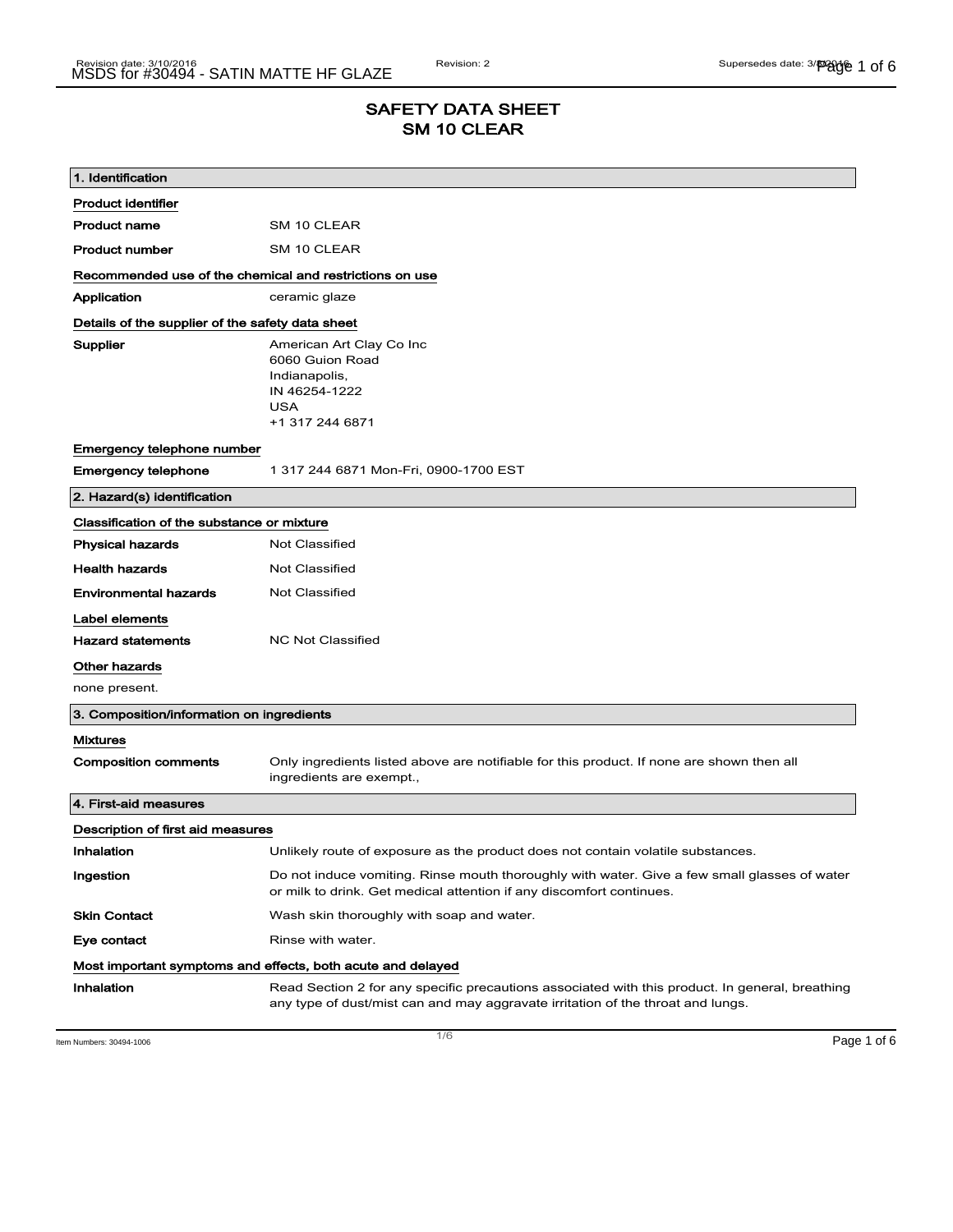| SM 10 CLEAR                                                  |                                                                                                                                                                                                                                                                                                             |  |
|--------------------------------------------------------------|-------------------------------------------------------------------------------------------------------------------------------------------------------------------------------------------------------------------------------------------------------------------------------------------------------------|--|
| Ingestion                                                    | Read Section 2 for any specific precautions associated with the use of this product. Products<br>with specific warnings about ingestion will give guidance there.                                                                                                                                           |  |
| <b>Skin contact</b>                                          | Read Section 2 for any specific precautions associated with the use of this product. In general<br>most ceramic glazes, clays and special products will tend to have a drying effect on the skin<br>and may cause some sensitivity to users with sensitive skin.                                            |  |
| Eye contact                                                  | Read Section 2 for any specific precautions associated with the use of this product. In general<br>most ceramic and special products contain materials that maybe abrasive to eyes. Keeping<br>materials from contacting the eyes is prudent. If contact does occur, flush with clean water, do<br>not rub. |  |
|                                                              | Indication of immediate medical attention and special treatment needed                                                                                                                                                                                                                                      |  |
| Notes for the doctor                                         | Treat symptomatically.                                                                                                                                                                                                                                                                                      |  |
| 5. Fire-fighting measures                                    |                                                                                                                                                                                                                                                                                                             |  |
| Extinguishing media                                          |                                                                                                                                                                                                                                                                                                             |  |
| Suitable extinguishing media                                 | Use fire-extinguishing media suitable for the surrounding fire.                                                                                                                                                                                                                                             |  |
| Special hazards arising from the substance or mixture        |                                                                                                                                                                                                                                                                                                             |  |
| <b>Specific hazards</b>                                      | The product is not believed to present a hazard due to its physical nature.                                                                                                                                                                                                                                 |  |
| <b>Advice for firefighters</b>                               |                                                                                                                                                                                                                                                                                                             |  |
| Special protective equipment<br>for firefighters             | Use protective equipment appropriate for surrounding materials.                                                                                                                                                                                                                                             |  |
| 6. Accidental release measures                               |                                                                                                                                                                                                                                                                                                             |  |
|                                                              | Personal precautions, protective equipment and emergency procedures                                                                                                                                                                                                                                         |  |
| <b>Personal precautions</b>                                  | For personal protection, see Section 8.                                                                                                                                                                                                                                                                     |  |
| <b>Environmental precautions</b>                             |                                                                                                                                                                                                                                                                                                             |  |
| <b>Environmental precautions</b>                             | Please read Section 2 completely. If any environmental warnings such as; H411 or H412 are<br>listed in Section 2, please use appropriate procedures when disposing of product and<br>container. Do not put materials into waterways or sewers.                                                              |  |
| Methods and material for containment and cleaning up         |                                                                                                                                                                                                                                                                                                             |  |
| Methods for cleaning up                                      | Collect spillage for reclamation or absorb in vermiculite, dry sand or similar material.                                                                                                                                                                                                                    |  |
| Reference to other sections                                  | For waste disposal, see Section 13. For personal protection, see Section 8.                                                                                                                                                                                                                                 |  |
| 7. Handling and storage                                      |                                                                                                                                                                                                                                                                                                             |  |
| Precautions for safe handling                                |                                                                                                                                                                                                                                                                                                             |  |
| Usage precautions                                            | Read label before use. Do not eat, drink or smoke when using this product. Good personal<br>hygiene procedures should be implemented. Wash hands and any other contaminated areas<br>of the body with soap and water before leaving the work site.                                                          |  |
| Conditions for safe storage, including any incompatibilities |                                                                                                                                                                                                                                                                                                             |  |
| <b>Storage precautions</b>                                   | Store in tightly-closed, original container in a dry and cool place.                                                                                                                                                                                                                                        |  |
| Specific end uses(s)                                         |                                                                                                                                                                                                                                                                                                             |  |
| Specific end use(s)                                          | The identified uses for this product are detailed in Section 1.2.                                                                                                                                                                                                                                           |  |
| 8. Exposure Controls/personal protection                     |                                                                                                                                                                                                                                                                                                             |  |

Item Numbers: 30494-1006  $\blacksquare$   $\blacksquare$   $\blacksquare$   $\blacksquare$   $\blacksquare$   $\blacksquare$   $\blacksquare$   $\blacksquare$   $\blacksquare$   $\blacksquare$   $\blacksquare$   $\blacksquare$   $\blacksquare$   $\blacksquare$   $\blacksquare$   $\blacksquare$   $\blacksquare$   $\blacksquare$   $\blacksquare$   $\blacksquare$   $\blacksquare$   $\blacksquare$   $\blacksquare$   $\blacksquare$   $\blacksquare$   $\blacksquare$   $\blacksquare$   $\blacksquare$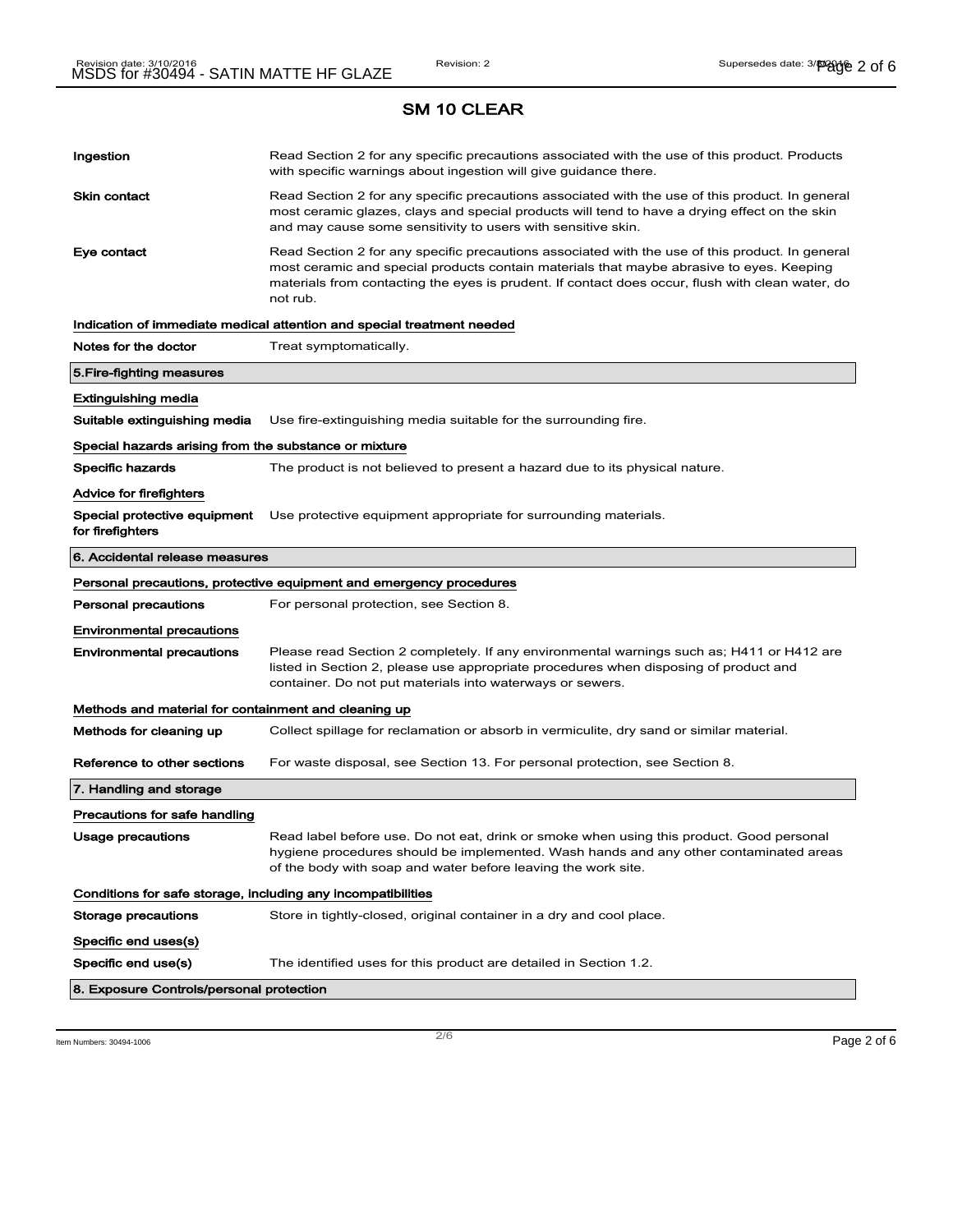| Ingredient comments                 | Only ingredients listed n Section 3 are notifiable for this product. If none are shown then all<br>ingredients are exempt.                                                                                           |
|-------------------------------------|----------------------------------------------------------------------------------------------------------------------------------------------------------------------------------------------------------------------|
| <b>Exposure controls</b>            |                                                                                                                                                                                                                      |
| Appropriate engineering<br>controls | No specific ventilations requirements unless the "FAN" pictogram is shown above or specified<br>in Section 2.                                                                                                        |
| Eye/face protection                 | No specific eye protection required unless the "EYE PROTECTION" pictogram is shown<br>above or specified in Section 2.                                                                                               |
| <b>Hand protection</b>              | No specific hand protection required unless the "HAND PROTECTION" pictogram is shown<br>above or specified in Section 2.                                                                                             |
| Hygiene measures                    | Using good personal hygiene practices is always appropriate. Keeping a clean work space,<br>cleaning up properly when done, and not eating, drinking or smoking when using this product.                             |
| <b>Respiratory protection</b>       | No specific respiratory protection required unless the "RESPIRATOR" pictogram is shown<br>above or specified in Section 2. Using the appropriate certified protection for the operation is<br>important if required. |

#### 9. Physical and Chemical Properties

# Information on basic physical and chemical properties

| Appearance                                      | Colored liquid.           |
|-------------------------------------------------|---------------------------|
| Color                                           | Various colors.           |
| Odor                                            | Almost odorless.          |
| Odor threshold                                  | No information available. |
| рH                                              | 6-8                       |
| <b>Melting point</b>                            | No information available. |
| Initial boiling point and range                 | No information available. |
| <b>Flash point</b>                              | No information available. |
| <b>Evaporation rate</b>                         | No information available. |
| Flammability (solid, gas)                       | No information available. |
| Upper/lower flammability or<br>explosive limits | No information available. |
| <b>Vapour pressure</b>                          | No information available. |
| <b>Relative density</b>                         | Greater than 1.0          |
| Solubility(ies)                                 | Not applicable.           |
| <b>Partition coefficient</b>                    | No information available. |
| <b>Auto-ignition temperature</b>                | Not applicable.           |
| <b>Decomposition Temperature</b>                | No information available. |
| <b>Viscosity</b>                                | No information available. |
| <b>Explosive properties</b>                     | none                      |
| <b>Oxidising properties</b>                     | none                      |
| Other information                               | Not applicable.           |

Item Numbers:  $30494-1006$   $Page 3 of 6$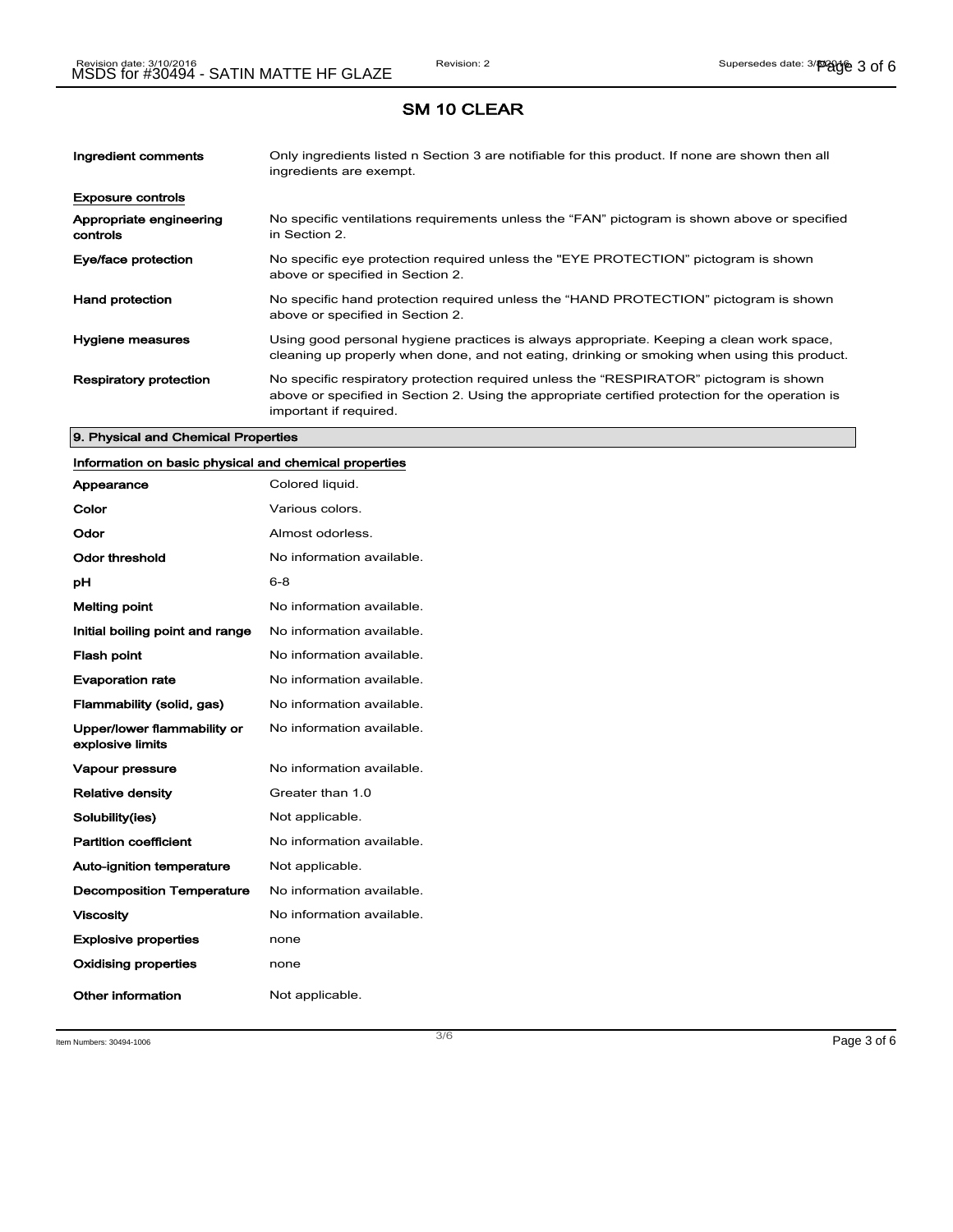| 10. Stability and reactivity               |                                                                                                                                                                                                                                                |
|--------------------------------------------|------------------------------------------------------------------------------------------------------------------------------------------------------------------------------------------------------------------------------------------------|
| Reactivity                                 | There are no known reactivity hazards associated with this product.                                                                                                                                                                            |
| <b>Stability</b>                           | No particular stability concerns.                                                                                                                                                                                                              |
| Possibility of hazardous<br>reactions      | None known.                                                                                                                                                                                                                                    |
| <b>Conditions to avoid</b>                 | None known.                                                                                                                                                                                                                                    |
| <b>Materials to avoid</b>                  | None known.                                                                                                                                                                                                                                    |
| <b>Hazardous decomposition</b><br>products | None known.                                                                                                                                                                                                                                    |
| 11. Toxicological information              |                                                                                                                                                                                                                                                |
| Information on toxicological effects       |                                                                                                                                                                                                                                                |
| <b>Toxicological effects</b>               | Please read Section 2 thoroughly to understand the toxicological risks, (if any) and<br>precautions for safe use (if any).                                                                                                                     |
| Skin corrosion/irritation                  |                                                                                                                                                                                                                                                |
| <b>Skin sensitization</b>                  |                                                                                                                                                                                                                                                |
| <b>Skin sensitisation</b>                  | Based on available data the classification criteria are not met.                                                                                                                                                                               |
| Eye contact                                | May cause temporary eye irritation.                                                                                                                                                                                                            |
| 12. Ecological Information                 |                                                                                                                                                                                                                                                |
| Ecotoxicity                                | Please read Section 2 completely. If any environmental warnings such as; H411 or H412 are<br>listed in Section 2, please use appropriate procedures when disposing of product and<br>container. Do not put materials into waterways or sewers. |
| <b>Toxicity</b>                            |                                                                                                                                                                                                                                                |
| Toxicity                                   | Please read Section 2 completely. If any environmental warnings such as; H411 or H412 are<br>listed in Section 2, please use appropriate procedures when disposing of product and<br>container. Do not put materials into waterways or sewers. |
| Persistence and degradability              |                                                                                                                                                                                                                                                |
| Persistence and degradability              | No data available.                                                                                                                                                                                                                             |
| <b>Biodegradation</b>                      | Not inherently biodegradable.                                                                                                                                                                                                                  |
| <b>Bioaccumulative potential</b>           |                                                                                                                                                                                                                                                |
| <b>Partition coefficient</b>               | No information available.                                                                                                                                                                                                                      |
| Mobility in soil                           |                                                                                                                                                                                                                                                |
| <b>Mobility</b>                            | Semi-mobile.                                                                                                                                                                                                                                   |
| <b>Results of PBT and vPvB assessment</b>  |                                                                                                                                                                                                                                                |
| Results of PBT and vPvB<br>assessment      | This product does not contain any substances classified as PBT or vPvB.                                                                                                                                                                        |
| Other adverse effects                      |                                                                                                                                                                                                                                                |

Item Numbers: 30494-1006  $\blacksquare$  Page 4 of 6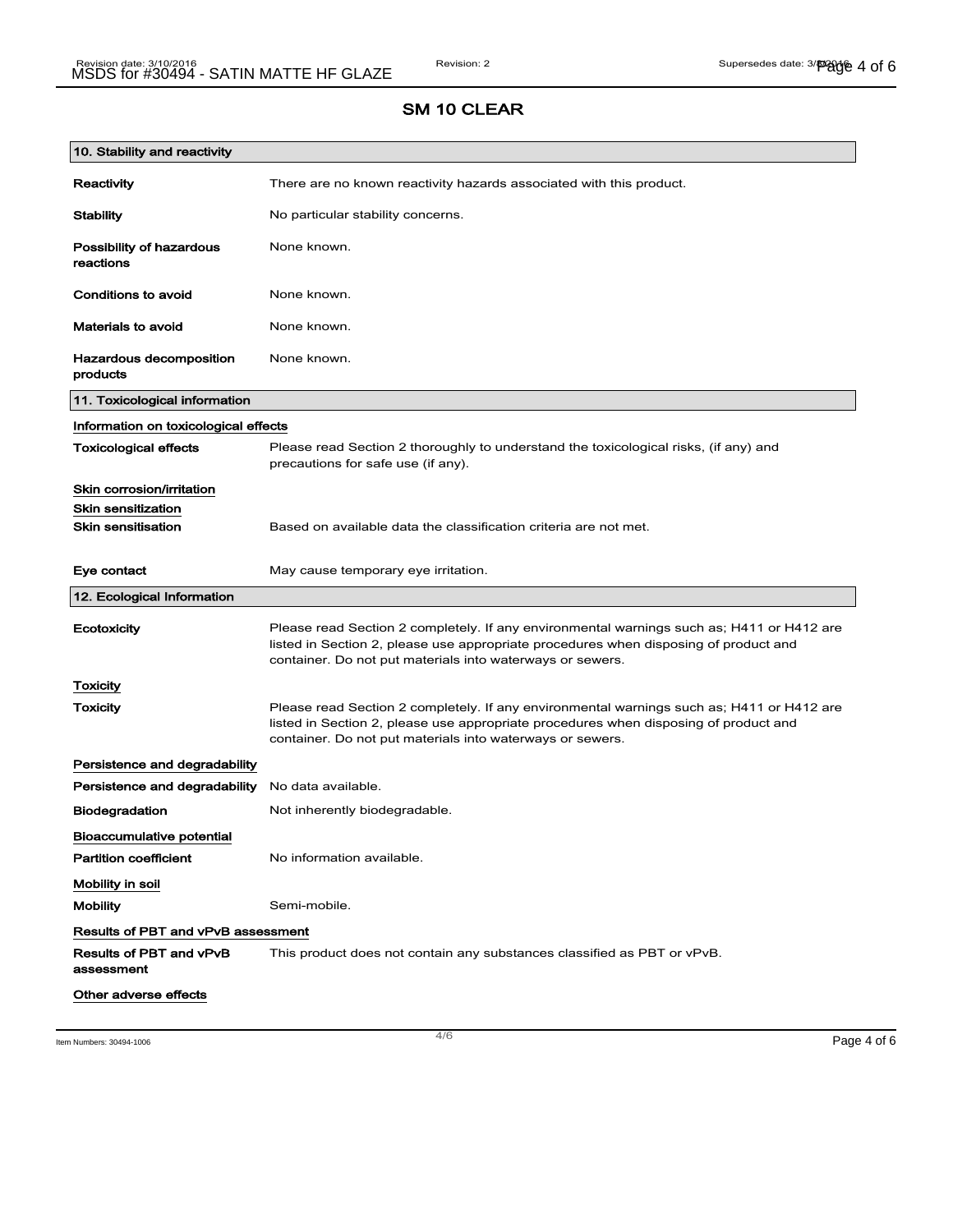| Other adverse effects                                                                                                                                                                               | None known.                                                                                                                                                                                  |  |
|-----------------------------------------------------------------------------------------------------------------------------------------------------------------------------------------------------|----------------------------------------------------------------------------------------------------------------------------------------------------------------------------------------------|--|
| 13. Disposal considerations                                                                                                                                                                         |                                                                                                                                                                                              |  |
| Waste treatment methods                                                                                                                                                                             |                                                                                                                                                                                              |  |
| General information                                                                                                                                                                                 | Dispose of waste product or used containers in accordance with local regulations When<br>handling waste, the safety precautions applying to handling of the product should be<br>considered. |  |
| 14. Transport information                                                                                                                                                                           |                                                                                                                                                                                              |  |
| General                                                                                                                                                                                             | The product is not covered by international regulations on the transport of dangerous goods<br>(IMDG, IATA, DoT).                                                                            |  |
| UN Number                                                                                                                                                                                           |                                                                                                                                                                                              |  |
| Not applicable.                                                                                                                                                                                     |                                                                                                                                                                                              |  |
| UN proper shipping name                                                                                                                                                                             |                                                                                                                                                                                              |  |
| Not applicable.                                                                                                                                                                                     |                                                                                                                                                                                              |  |
| Transport hazard class(es)                                                                                                                                                                          |                                                                                                                                                                                              |  |
| No transport warning sign required.                                                                                                                                                                 |                                                                                                                                                                                              |  |
| Packing group                                                                                                                                                                                       |                                                                                                                                                                                              |  |
| Not applicable.                                                                                                                                                                                     |                                                                                                                                                                                              |  |
| <b>Environmental hazards</b>                                                                                                                                                                        |                                                                                                                                                                                              |  |
| <b>Environmentally Hazardous Substance</b>                                                                                                                                                          |                                                                                                                                                                                              |  |
| Please refer to Section 2 for any environmental hazards associated with this product. If H411/H412 warnings are shown then<br>please verify packaging and labeling requirements for larger volumes. |                                                                                                                                                                                              |  |
| Special precautions for user                                                                                                                                                                        |                                                                                                                                                                                              |  |
| Not applicable.                                                                                                                                                                                     |                                                                                                                                                                                              |  |
| <b>Transport in bulk according to</b> Not applicable.<br>Annex II of MARPOL 73/78<br>and the IBC Code                                                                                               |                                                                                                                                                                                              |  |
| 15. Regulatory information                                                                                                                                                                          |                                                                                                                                                                                              |  |
| US State Regulations<br>None of the ingredients are listed or exempt.<br>Inventories                                                                                                                | California Proposition 65 Carcinogens and Reproductive Toxins                                                                                                                                |  |

 $\overline{\phantom{a}}$ 

Canada - DSL/NDSL All the ingredients are listed or exempt.

US - TSCA

All the ingredients are listed or exempt.

#### US - TSCA 12(b) Export Notification

All the ingredients are listed or exempt.

#### 16. Other information